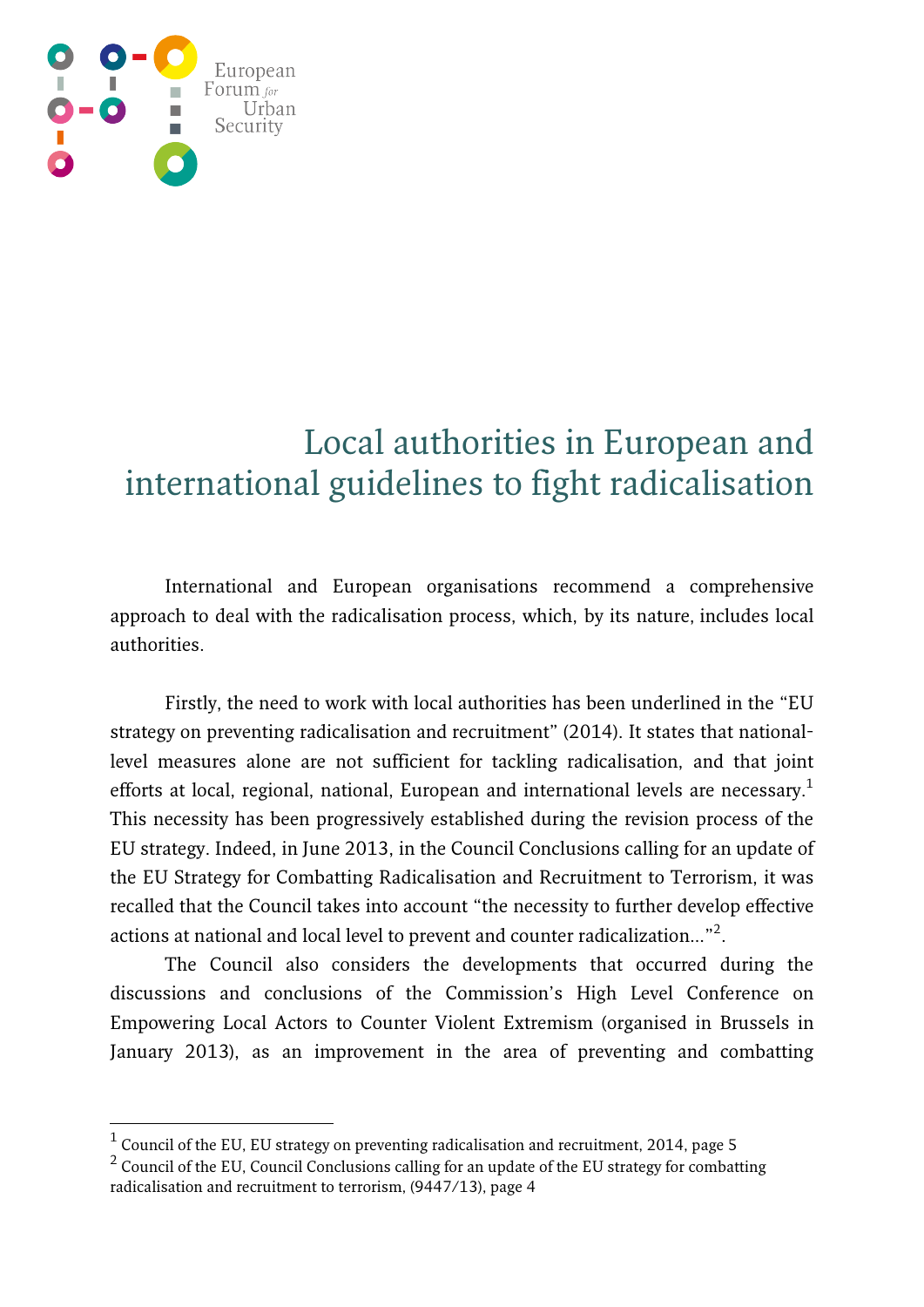radicalisation.<sup>3</sup> Moreover, the Revised EU Strategy stresses the need to support the production of counter-narratives locally in order to amplify their discourses: "We should initiate projects with these actors at all levels and work to ensure that they are appropriately empowered and supported."<sup>4</sup> It also states the need to support research at all levels in order to better understand the phenomenon of radicalisation and violent extremism.

Finally, in its communication on preventing radicalisation, the European Commission shows that although some Member States are already implementing a comprehensive approach to tackle violent extremism, this type of approach is not yet widespread among EU Members.<sup>5</sup> In this respect, the European Commission says that the prevention of radicalisation requires the involvement of a variety of local actors (non-governmental organisations, field workers, experts…).

Furthermore, local authorities do not function merely as one level in a broader hierarchy of power; they can also implement their own autonomous actions with significant impact, sometimes outside of the national or international strategies framework. The report of the International Centre for the Study of Radicalisation on Countering radicalisation in Europe (2012) shows that in some cases local authorities are acting ahead of national or even European institutions. It gives the example of Dutch cities (Amsterdam, Rotterdam, The Hague…) that started to work on deradicalisation strategies as early as 2005. $^6$ 

According to the EU Internal Security Strategy (2015), radicalisation can be best countered at a local level because local authorities are closest, physically and psychologically, to the members of the community who are at high-risk of radicalisation.<sup>7</sup> This point is also underlined in the communication on the European Agenda on Security (2015), which focuses on the very nature of the local actors. It states that local actors "need to be properly equipped to recognise the signs of radicalisation" because they are closest to the field and have direct contact with the people who are most at risk of radicalisation.<sup>8</sup> Thus, a close cooperation with local authorities and civil society is required. International and European organisations recommend "a close cooperation with local authorities and civil society and empowering

<sup>3&</sup>lt;br><sup>3</sup> Ibidem, page 3

 $^4$  Council of the EU, Revised EU strategy for Combatting radicalisation and recruitment to terrorism, (9956/14) page 8

<sup>&</sup>lt;sup>5</sup> Ibidem, page 4

 $^6$  International Centre for the Study of radicalisation and political violence, Countering Radicalisation in Europe, 2012, page 29<br><sup>7</sup> European Commissio

European Commission, The EU Internal Security Strategy in Action: Five steps towards a more secure Europe, Brussels, 2015, page 8

<sup>&</sup>lt;sup>8</sup> European Agenda on Security, 2015, page 16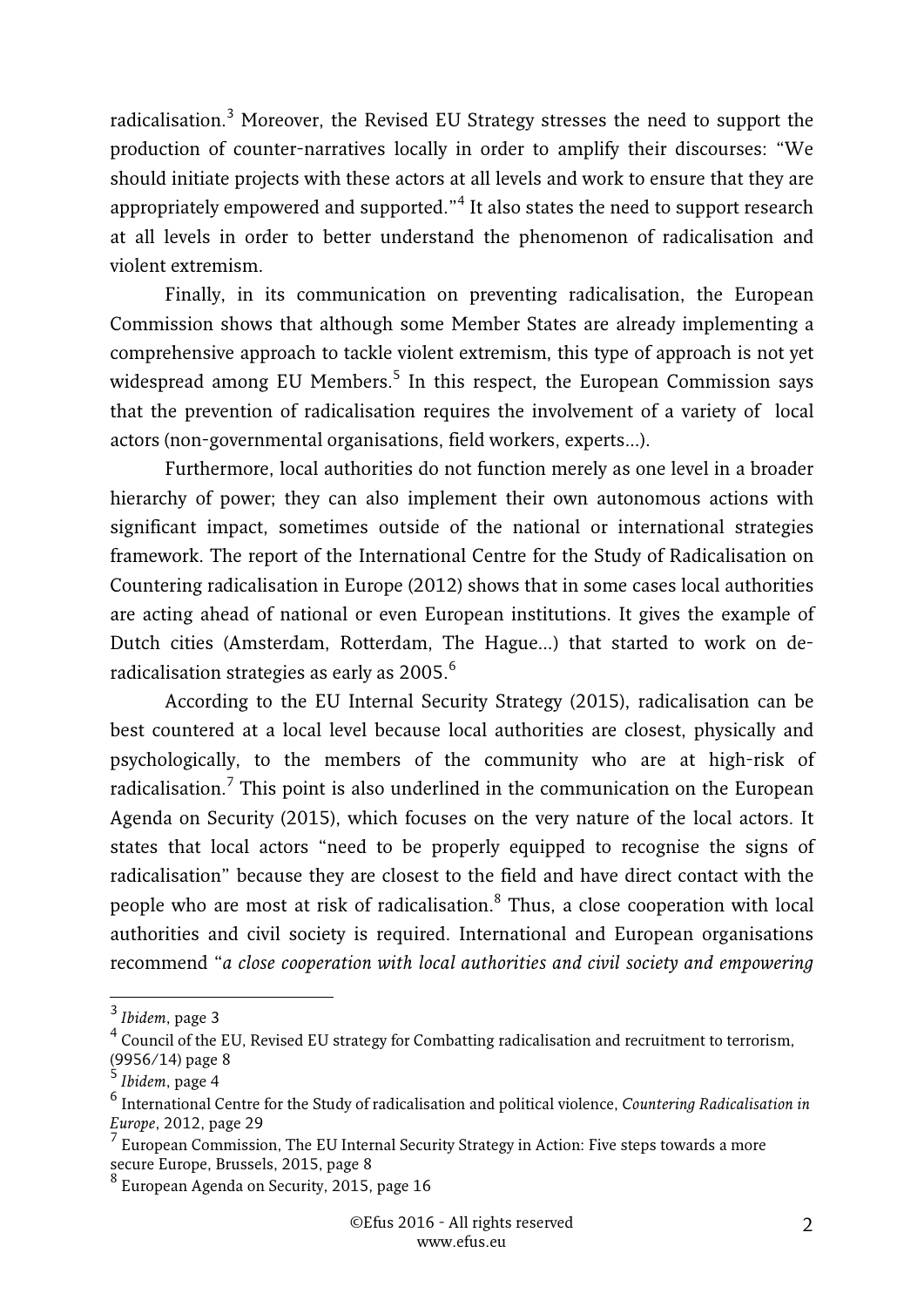key groups in vulnerable communities." Local authorities have a unique capacity to detect early on individuals affected by violent radicalisation<sup>9</sup>; they are on the front line to observe the phenomenon as it unfolds. The European Parliament thus underlines that "part of their mission is to capture weak or very weak signals".<sup>10</sup> The European Commission also highlights that they are better able to offer support to families and organise counselling, hotlines, etc. $^{11}$ 

On the same note, the Congress of Local and Regional Authorities of the Council of Europe sustains that prevention and de-radicalisation match the competences of local authorities whereas national authorities are more efficient on repression. Taking into account the unique positioning of local authorities, the Congress listed several actions that they could implement in order to be empowered on this subject. For example, designing local multi-agency strategies will help develop a partnership approach that complements the repressive and preventive ones. The Congress also recommends to develop communication campaigns on the local authorities' strategies targeted to a wider public, and to provide training for the relevant actors. Training is also presented as an important means to implement effective prevention in the European Commission's Communication on the Agenda on Security  $(2015).$ <sup>12</sup>

Finally, the United Nations Office on Drugs and Crime (UNODC) notes that local authorities' closeness to their communities can help legitimise their actions. $^{13}$ 

Another point that has come up in the exchanges among European local authorities at the European Forum for Urban Security, and which is not included in the existing research, is that civil society and NGOs tend to mistrust public authorities' actions to prevent violent radicalisation, as they generally believe that every public intervention is actually promoted by the law enforcement or intelligence agencies and that information gathered through such programmes will inevitably be passed to the police. Due to their proximity and relations of trust with the population,

 9 European Parliament, Preventing and countering youth radicalisation in the EU, Brussels, 2014 page 27

 $^{10}$  Ibidem

<sup>11</sup> European Commission, Communication to the European Parliament, the Council, the European Economic and Social Committee and the Committee of the Regions: Preventing radicalisation to terrorism and violent extremism, Brussels, 2014, page 7

<sup>&</sup>lt;sup>12</sup> European Commission, Communication to the European Parliament, the Council, the EESC and the Committee of the Regions on the European Agenda on Security, page 16

<sup>&</sup>lt;sup>13</sup> UNODC, International Workshop of National Counter-terrorism focal points: better linking national and global counter-terrorism efforts, held at the Vienna International Centre, Austria, 12-13 October 2009, New York, 2010, page 6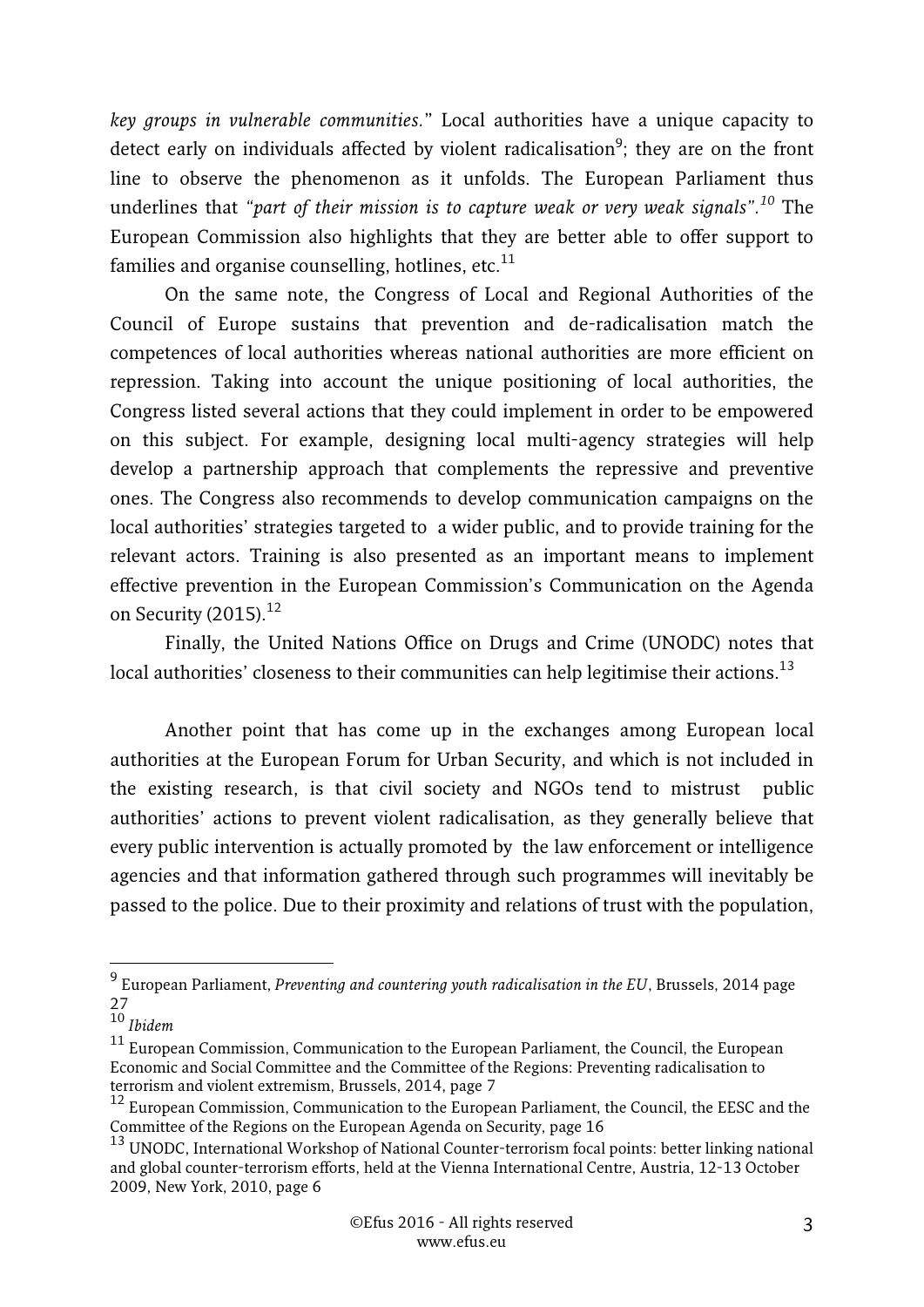local authorities can have a key role in restoring confidence in public action.

Lastly, the UNODC highlights the need to share good practices among local authorities in order to build their confidence in their capacity to confront radicalisation issues.

All these actions would help make radicalisation a priority for all local authorities, including those that think they are not concerned.

The importance of local authorities, however, goes beyond their closeness to the community. International institutions underline that repressive actions alone are not effective in curbing radicalisation, and that they must be balanced with prevention in order to effectively address the different stages of the radicalisation process. The Congress of Local and Regional authorities explains that preventive actions "are actions that coincide with the scope and competences of local and regional authorities".<sup>14</sup> This view is shared by the Committee of Ministers of the Council of Europe, which underlines the need to develop tools that can empower all the people and structures that have the potential to prevent violent radicalisation.

-

 $^{14}$  Congress of Local and Regional Authorities, Guidelines for local and regional authorities on preventing radicalisation and manifestations of hate at the grassroots level, 2015, resolution 384, paragraph 3